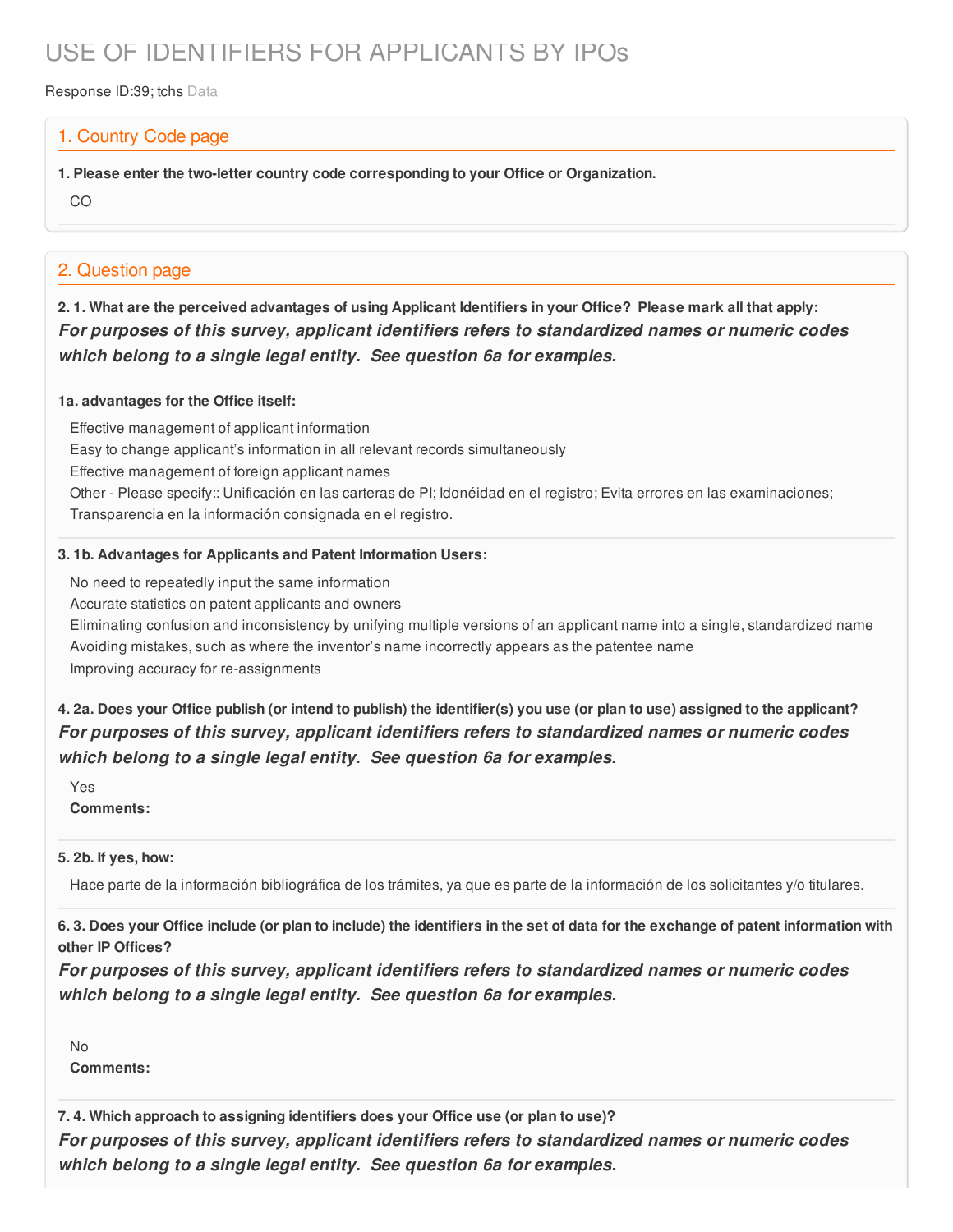Normative (code assigned by a national authority)

Procedural (code assigned by an international authority, e.g. WIPO, based on the applicant's IP portfolio in an agreed international database)

## **8. 5. How does your Office ensure that an applicant has only one identifier?** *For purposes of this survey, applicant identifiers refers to standardized names or numeric codes which belong to a single legal entity. See question 6a for examples.*

In case of national applicants,: Contamos con restricciones en el sistema que no permite la duplicidad en la relación tipo de identificación y número de identificación.

In case of foreign applicants,: Contamos con un sistema que le asigna un número aleatorio a las personas creadas en la vía nacional. Respecto a las personas comunicadas por OMPI mantenemos el Código de identificación OMPI

#### **9. 6a. What information does your Office request in order to determine identifiers for national applicants?**

## *For purposes of this survey, applicant identifiers refers to standardized names or numeric codes which belong to a single legal entity. See question 6a for examples.*

Tax number Passport number Copy from the register of legal entities Other. Please specify:: Cedúla de ciudadania y Cedúla de extranjería **Comments:**

## **10. 6b. What information does your Office request in order to determine identifiers for foreign applicants?** *For purposes of this survey, applicant identifiers refers to standardized names or numeric codes which belong to a single legal entity. See question 6a for examples.*

Tax number Passport number Other. Please specify:: Cedúla de extranjería

#### 11.7a. Does your Office consider that a Global Identifier (GID) would be a desirable solution for applicant name **standardization?**

Yes **Comments:**

#### **12. 7b. If yes, could you suggest how the GID should be established and maintained?**

Consideramos pertinente la creación de un registro único para la asignación del GID en el cual los solicitantes puedan obtener un número único de identificación asignado por OMPI y consideramos importante que se refleje la siguiente información:

- Tipo de persona: Natural o jurídica
- Número de identificación : GID
- Nombre de la persona
- Naturaleza de la persona jurídica
- Domicilio
- Dirección
- Correo electrónico

13.7c. In case a GID is established, will your Office use both the GID and a national identifier at the same time, or will your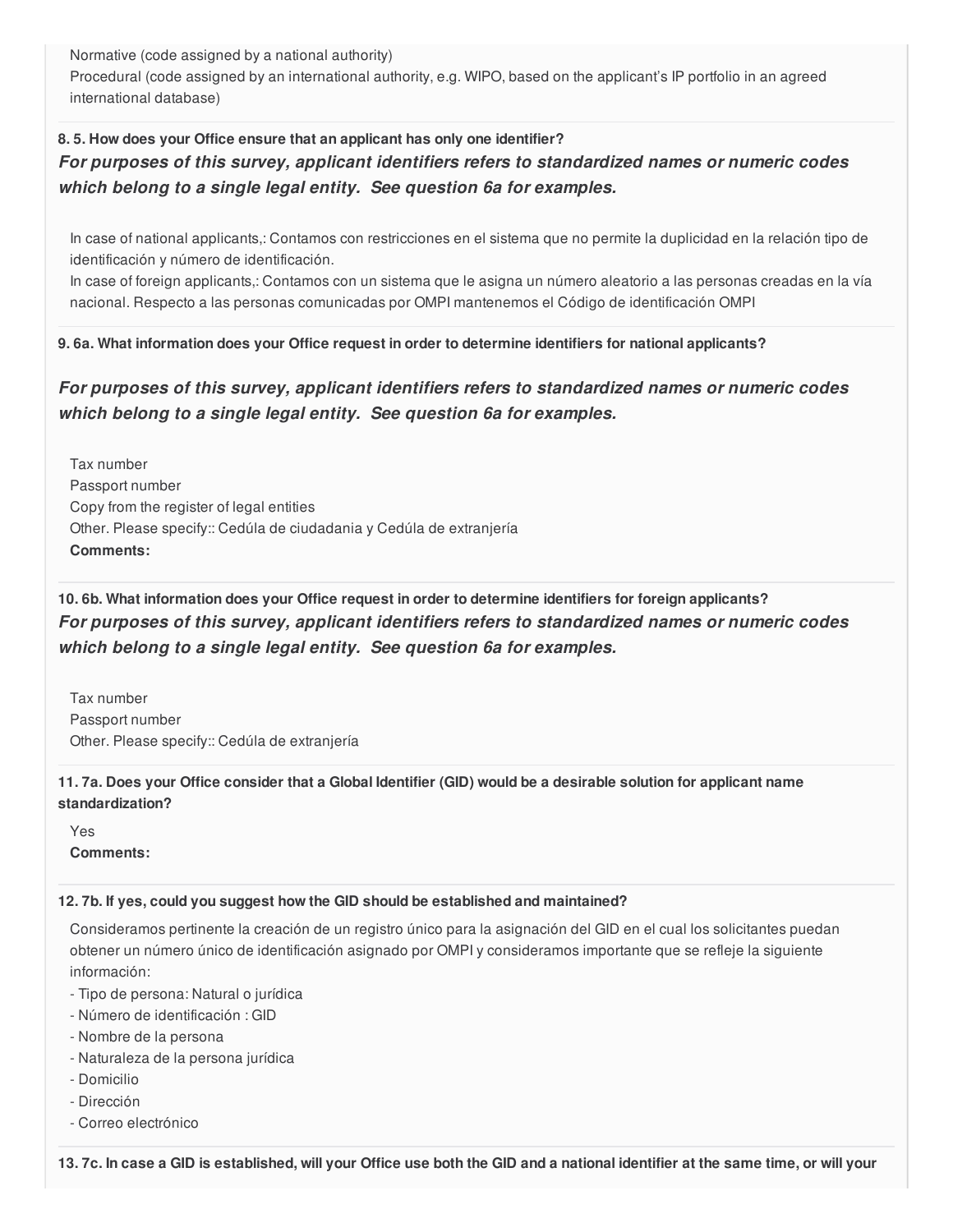**Office use the GID instead of a national identifier?**

Para las solicitudes internacionales utilizaríamos únicamente el GID Para las solicitudes de la vía nacional utilizaríamos el identificador nacional.

## **14.PART B - NO IDENTIFIER**

8a. If your Office does not use or does not intend to use identifiers for applicants, please explain why:

*For purposes of this survey, applicant identifiers refers to standardized names or numeric codes which belong to a single legal entity. See question 6a for examples.*

15.8b. Please describe any alternative approach to the use of identifiers that your office is using or contemplates using, including how that approach deals with issues of name ambiguity (misspellings, multiple spellings, different character sets, **etc):**

*For purposes of this survey, applicant identifiers refers to standardized names or numeric codes which belong to a single legal entity. See question 6a for examples.*

16.9. Please explain any drawbacks or legal complications your Office may have related to using identifiers: *For purposes of this survey, applicant identifiers refers to standardized names or numeric codes which belong to a single legal entity. See question 6a for examples.*

**17. 10. Which of the following options would you consider for investigation in your Office?**

*[Note \* Normalization – correction of "trivial" errors (which leave the possibility of multiple name variants for one applicant)*

*\*\* Standardization – using one name variant for an applicant (which might not be the ultimate owner, as IP rights can be registered in the name of a subsidiary when the beneficiary is the parent company)]*

Please mark each option that you choose with (L: Low), (M: Medium) or (H: High) depending on the priority attributed **by your office.**

|                                                               | L: Low | M: Medium | $H:$ High |
|---------------------------------------------------------------|--------|-----------|-----------|
| Use of identifiers                                            |        |           | X         |
| Normalized* names                                             |        |           |           |
| Use of "dictionaries" of patentee names by patent information | X      |           |           |
| Use of standardized** names designated by applicants          | X      |           |           |

**Other. Please specify:**

18.11. What is your Office's desired outcome from the Name Standardization Task Force (set of recommendations, public **database, etc.)? Please explain:**

La creación de un Sistema de unificación de personas que tenga los siguientes efectos:

- Depuración de la base de datos de persona existentes